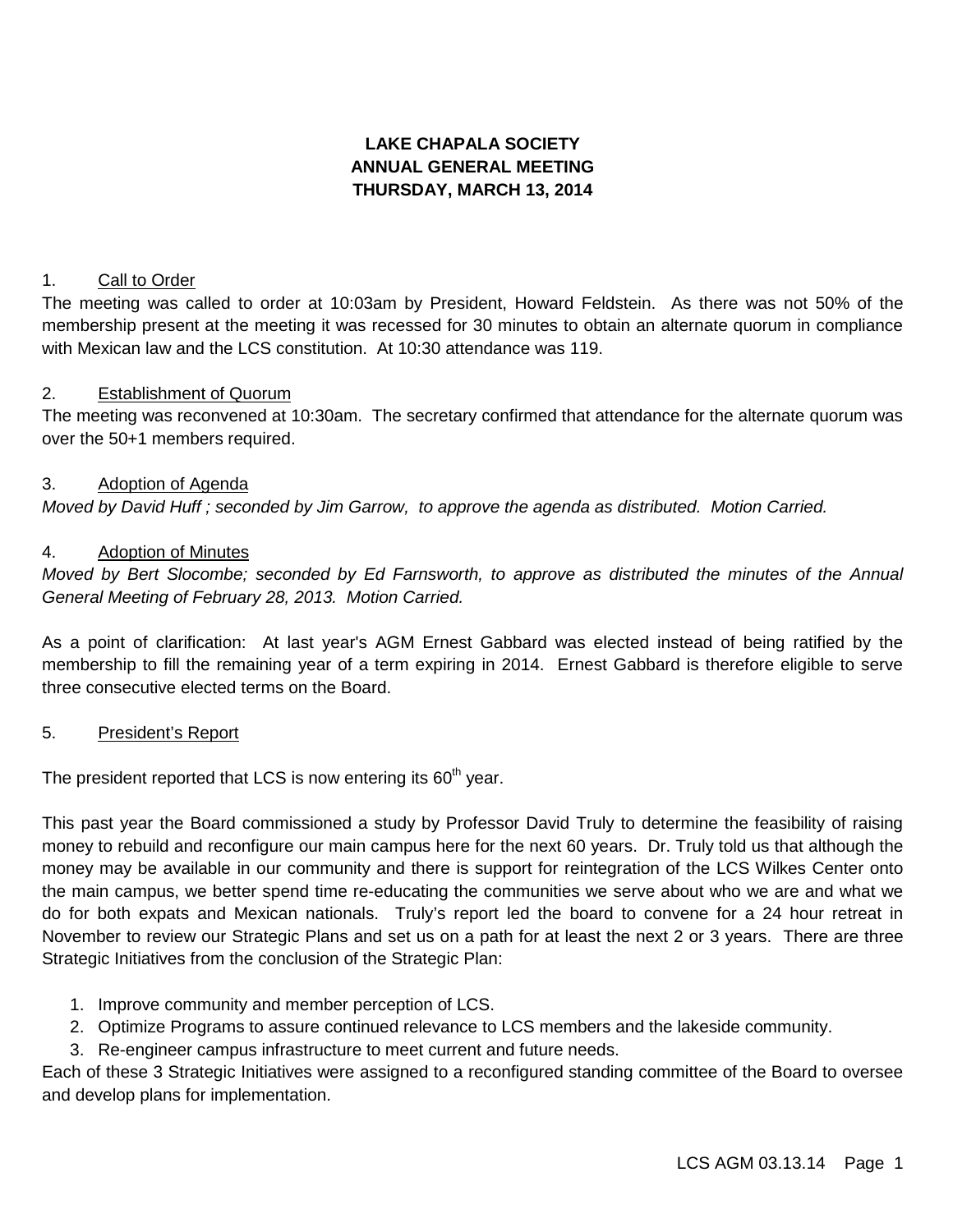- The Community Committee (formerly the Community Relations Committee) chaired by Board Member-at-Large, Andy Houck.
- The Program Committee chaired now by Member-at-Large, Fred Harland.
- The Campus Committee chaired by Member-at-Large, Cate Howell.

The Finance Committee, chaired by Treasurer, Michael Searles have done a fine job overseeing the financial reporting of the Society. Among other things, this past year the Finance Committee has accomplished:

- 1. Drafted and proposed twenty Financial policies which were adopted by the Board of Directors.
- 2. Worked with management of LCS to determine the best professional, accounting program and began the conversion to that accounting program (Compaqi).
- 3. Initiated a dialog and quarterly meeting with our partners in the Casi Nuevo Thrift Shop.
- 4. Participated in the investigation on the establishment of a 501(c)3 for The Lake Chapala Society.
- 5. Recommended the hiring of an external auditor to audit on the financial statements of LCS.
- 6. Researched, reviewed and recommended policies and procedures for the establishment of an audit committee to oversee the work of the external auditors and report to the Board of Directors.

The Fund Development Committee is currently without a chair.

The Audit Committee will be discussed later at this meeting.

Life Membership was bestowed upon 3 LCS members: Richard and Arlene Warmowski, and Joan Davis. Their years of dedicated service to LCS is very much appreciated.

## 6. Ratification of 2013 Financial Report

The Treasurer, Michael Searles, provided a financial report for 2013 and noted that LCS finished the year with a surplus of over \$451,082 pesos and had increased its assets value to over four (4) million pesos. *Moved by Michael Searles; seconded by Emile Badawy , that in accordance with the Constitution, the financial statements as presented to the members be ratified.* Motion Carried.

## 7. 2014 Budget Projections

The Treasurer presented the 2014 budget as approved by the Board. *In accordance with the Constitution, the financial projections for 2014 must be presented to and received by the members each year at the AGM. This item does not require a motion or a vote.*

## 8. Ratification of Appointment of External Financial Auditor for 2014

Keith Martin, Chairperson of the LCS Board Audit Committee gave a report outlining the process that brought the following recommendation to the AGM for ratification::

*Moved by Keith Martin; seconded by Robert Katz: Resolved that Salles Sainz Grant Thornton S.C. be ratified as auditors of The Lake Chapala Society for the financial year ending December 31, 2014 at a fee, including VAT, of MXN \$98,000 per annum. Motion carried.*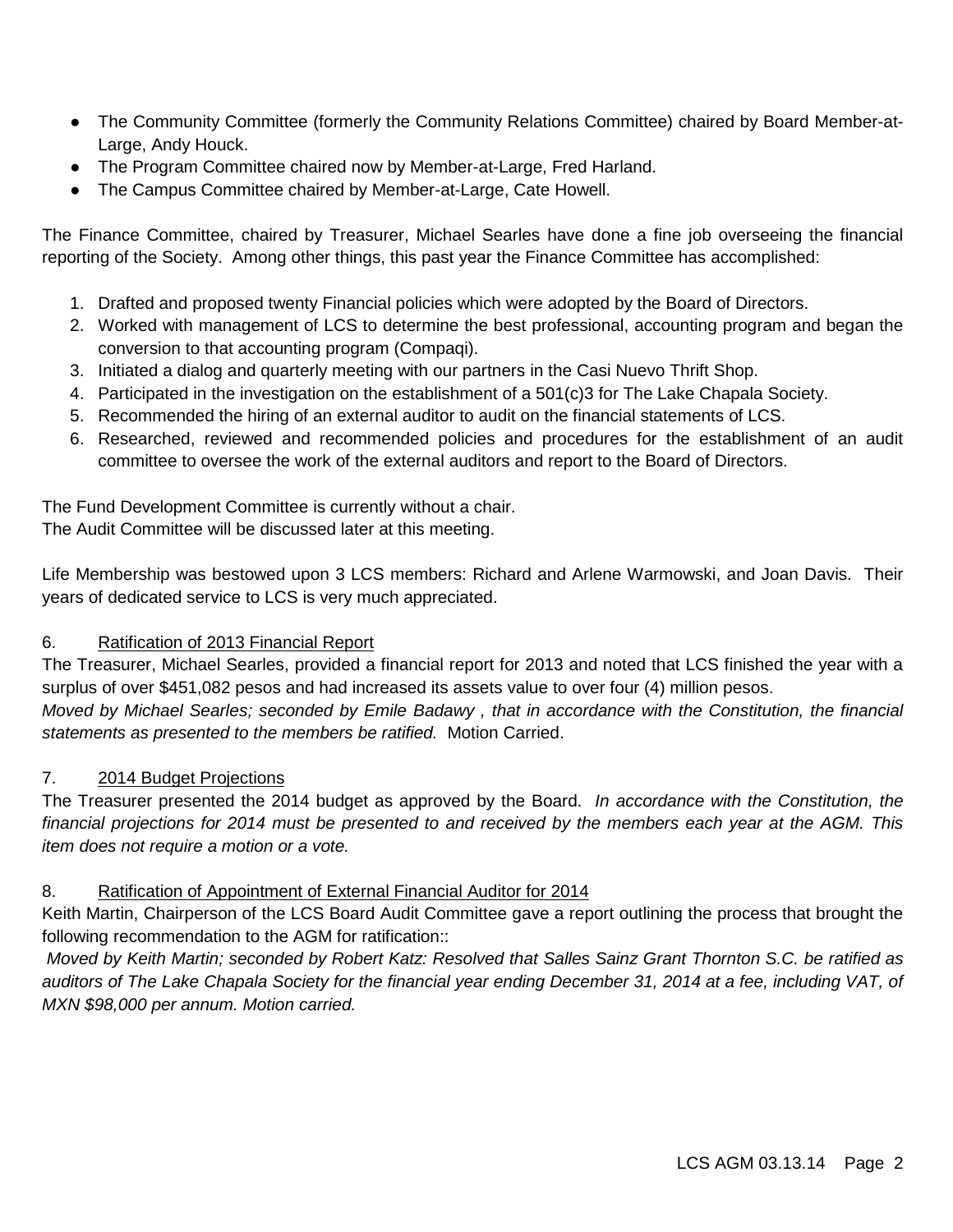### 9. Ratification of Membership Categories & Dues

The Board did not recommend any changes to membership categories for 2014.

The board recommend the following dues increases for 2014:

Single member dues increase from \$500 pesos to \$550 (a 10% increase);

Double membership (two people) dues increase from \$800 pesos to \$950 (a 19% increase); Triple membership (three people) dues increase from \$1100 pesos to \$1350 (a 23% increase); Quad membership (four people) dues increase from \$1400 pesos to \$1700 (a 21% increase).

*Moved by Michael Searles, seconded by Dan Houck to ratify the new dues structure. Motion carried.*

### 10. Ratification of Reserve Fund Deposit

Treasurer Michael Searles advised that the Board has approved the recommended allocation of 50,000 pesos to the reserve fund to continue toward the goal of accumulating up to 12 months of operating costs. *Moved by Michael Searles; seconded by Nancy Creevan, that in accordance with the Constitution, the decision to transfer 50,000 pesos to the reserve fund be ratified.* Motion Carried. This brings the reserve fund to 500,000 pesos.

### 11. Adoption of Long Term & Strategic Goals (Strategic Plan)

Moved by Howard Feldstein; seconded by Nancy Hagen to adopt the Strategic Plan as described in the President's Report under item #5 above. Motion carried.

12. Report on Annual Objectives Reviewed under item #5, President's Report.

## 13. Election of Officers & Board Members

The Chair of the Nominating Committee, Nancy Creevan, was introduced. She presented the candidates being put forward by the Nominating Committee:

- President: Frank Benjamin White (1st term) Nominations from the floor: none
- Secretary: Carole Jeanne Wolff Nominations from the floor: none

*Moved by Nancy Creevan, seconded by Tom Keane to elect the President and Secretary by acclamation since there were no other candidates. Motion carried.*

There are four (4) Director at Large positions open for election. Each of the five candidates for Director at Large were asked to speak briefly to the membership about their qualifications. *Moved by Dale Palfrey, seconded by David Huff to limit each candidate to two minutes. Motion Carried.*

 Each candidate spoke briefly. Michael Searles spoke on behalf of Ernest Gabbard who was unable to attend the meeting.Candidates for Directors at Large:

> Ann Dirreen McDonald-Houck (2nd term) Ernest Gay Gabbard  $(1<sup>st</sup> term)$ Keith Anthony Martin  $(1<sup>st</sup> term)$ Peter William Soderman (1<sup>st</sup> term) Mitchell Perey  $(1<sup>st</sup>$  term)

Nominations from the floor: None

*Moved by Andrew Jackson seconded by Bert Slocombe to report the results of the election after the meeting has*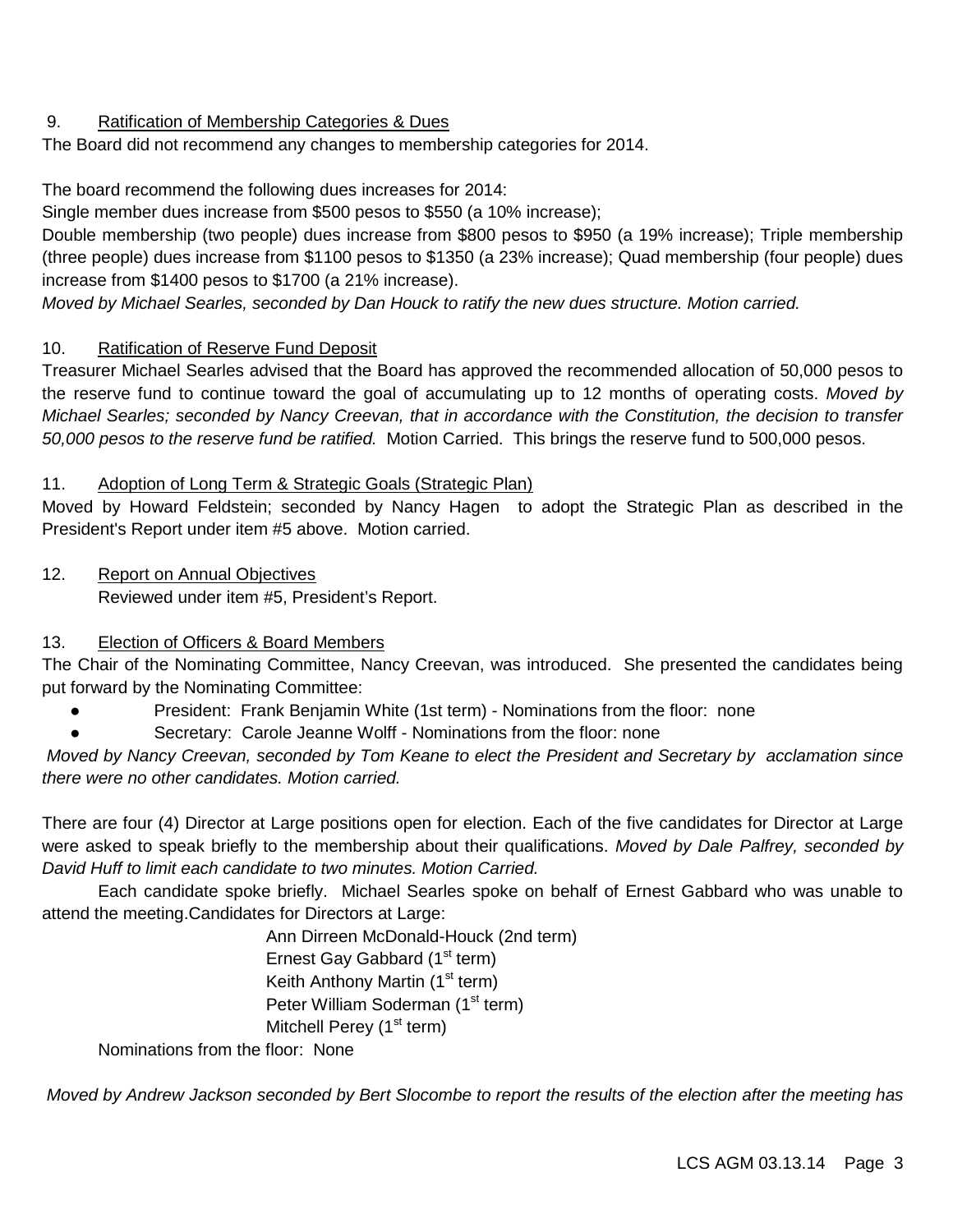*adjourned by posting on the LCS website and posting on the LCS campus bulletin board. Motion carried.*

| Election results are as follows:              |        |
|-----------------------------------------------|--------|
| Ann Dirreen McDonald-Houck (2nd term)         | $128*$ |
| Ernest Gay Gabbard (1 <sup>st</sup> term)     | $125*$ |
| Keith Anthony Martin (1 <sup>st</sup> term)   | $133*$ |
| Peter William Soderman (1 <sup>st</sup> term) | $101*$ |
| Mitchell Perey (1 <sup>st</sup> term)         | 68     |
| $\sim$ 14/2                                   |        |

*\* Winner.*

The Lake Chapala Society A.C., 2014 Board members are:

President: Frank Benjamin White (1st term to 2016)

Vice President: Vacant (appointee will serve until election time in 2015)

Treasurer: Michael Ross Searles (1st term to 2015)

Secretary: Carole Jeanne Wolff (1st term to 2016)

Director-at-Large:

Director - Ann Dirreen McDonald-Houck (2nd term to 2016 );

Director - Wallace George Mills (2nd term to 2015);

Director - Alfred Earl Harland (1st term to 2015);

Director - Aurora Michel Galindo (2nd term to 2015);

Director - Ernest Gay Gabbard (1st term to 2016;)

Director - Lois Ann Cugini (2nd term to 2015);

Director - Catherine Carroll Howell (2nd term to 2015);

Director - Keith Anthony Martin ( $1<sup>st</sup>$  term to 2016);

Director - Peter William Soderman (1<sup>st</sup> term to 2016).

### 14. Ratification of Appointed Officers & Board Members: None

15. Members Petitioned Agenda Item: That the AAC be maintained as an independent committee responsible to the membership.

Moved by Beverly Gardner, seconded by Kenneth Caldwell that the AAC be maintained as an independent committee responsible to the membership and free from control by the Board of Directors and that it continue to exercise its authority to accomplish the stated purposes as set forth in the current policies and procedures of the AAC and quoted below.

"*The Committee's stated purpose is to monitor the integrity of the LCS' financial statements, compliance with governing documents, and the performance of general operations and to handle complaints and grievances filed directly with the Committee by LCS members. In addition, the Committee will provide recommendations to the LCS Board with respect to matters that come to the Committee's attention during the conduct of its work.*

*The Committee is also responsible for observing the conduct and procedures of voting at the LCS Annual General Meeting and any Extraordinary Meetings*."